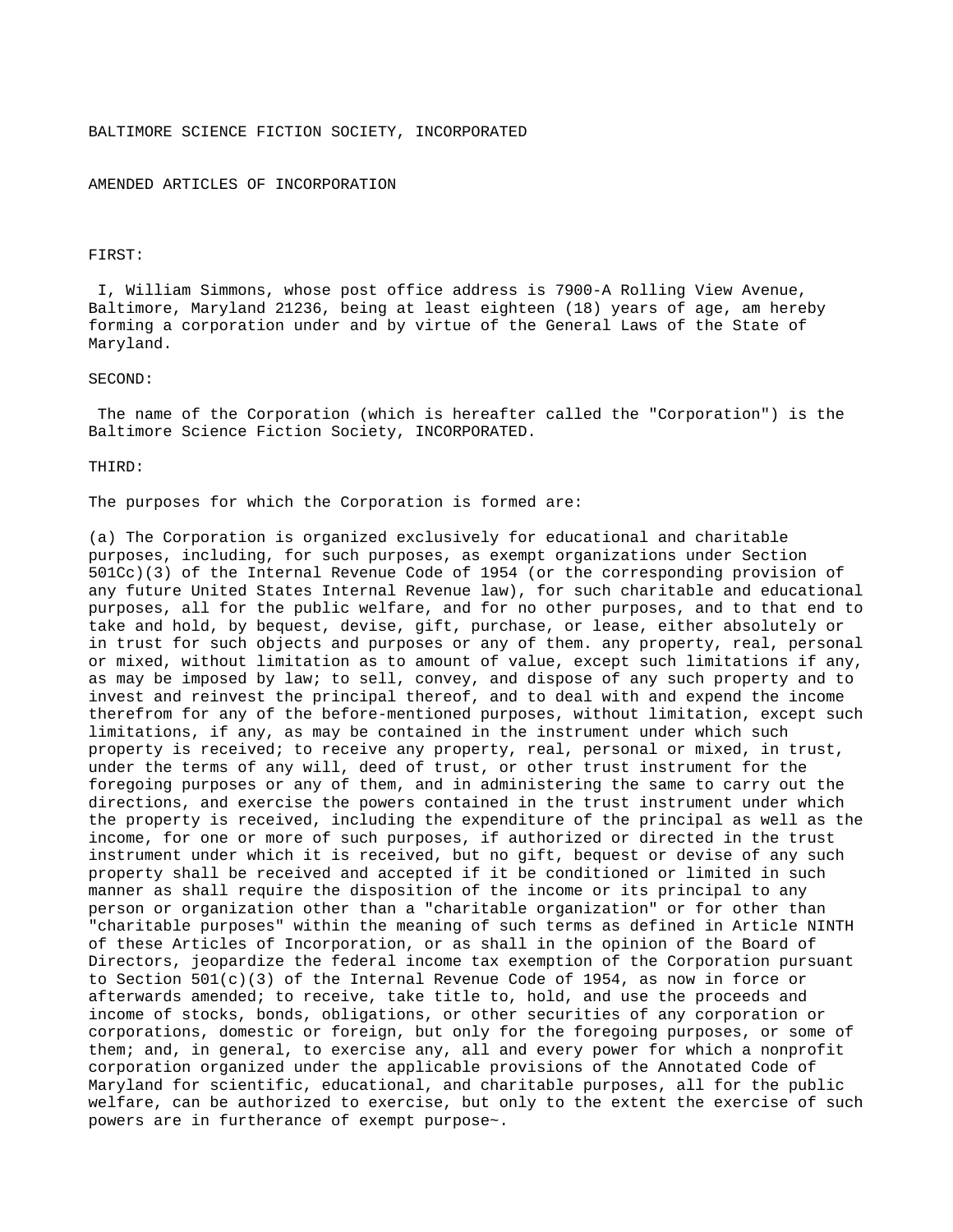(b) No part of the net earnings of the Corporation shall inure to the benefit of or be distributable to its members, directors, officers, or other private persons, except that the Corporation shall be authorized and empowered to pay reasonable compensation for services rendered and to make payments and distributions in furtherance of the purposes set forth in Article THIRD hereof. No substantial part of the activities of the Corporation shall be the carrying on of propaganda, or otherwise attempting, to influence legislation, and the Corporation shall not participate in, or intervene in (including the publishing or distribution of statements) any political campaign on behalf of any candidate for public office. Notwithstanding any other provision of these Articles, the Corporation shall not carry on any other activities not permitted to be carried on (a) by a corporation exempt from federal income tax under Section 501(c)(3) of the Internal Revenue Code of 1954 (or the corresponding provision of any future United States Internal Revenue Law) or (b) by a corporation, contributions to which are deductible under Section  $170(c)(2)$  of the Internal Revenue Code of 1954 (or the corresponding provision of any future United States Internal Revenue Law).

(c) Included among the educational and charitable purposes for which the Corporation is organized, as qualified and limited by sub-paragraphs (a) and (b) of this Article THIRD are the following:

(1) To promote the cultural, literary and educational advancement of science fiction and fantasy in the community at large and to promote public goodwill toward the science fiction community by providing informational and technical assistance to libraries, schools and other public institutions and organizations, and by providing a public forum for the discussion of science fiction, fantasy and other related subjects through publications, conferences, and other special projects and activities in the community.

(2) No person shall be denied membership in this Corporation or participation in any of its activities because of race, sex, religion, age or national origin.

# FOURTH:

The post office address of the principal office of the Corporation in this State is 7900-A Rolling View Avenue, Baltimore, Maryland 21236. The name and post office address of the Resident Agent of the Corporation in this State is William Simmons, 7900-A Rolling View Avenue, Baltimore, Maryland 21236. Said Resident Agent is an individual actually residing in this State.

#### FIFTH:

The Corporation is not organized for profit; it shall have no capital stock and shall not be authorized to issue capital stock. The number of qualifications for, and other matters relating to its members shall be as set forth in the By-Laws of the Corporation.

#### SIXTH:

The number of Directors of the Corporation shall be five (5), which number may be increased or decreased pursuant to the By-Laws of the Corporation, but shall never be less than three (3). The names of the Directors, who shall act until their successors are duly chosen and qualified are: Susan Wheeler, Mark Owings, Susan Miller, William Simmons, and Judith Kurman.

### SEVENTH:

Upon the dissolution of the Corporation's affairs, or upon the abandonment of the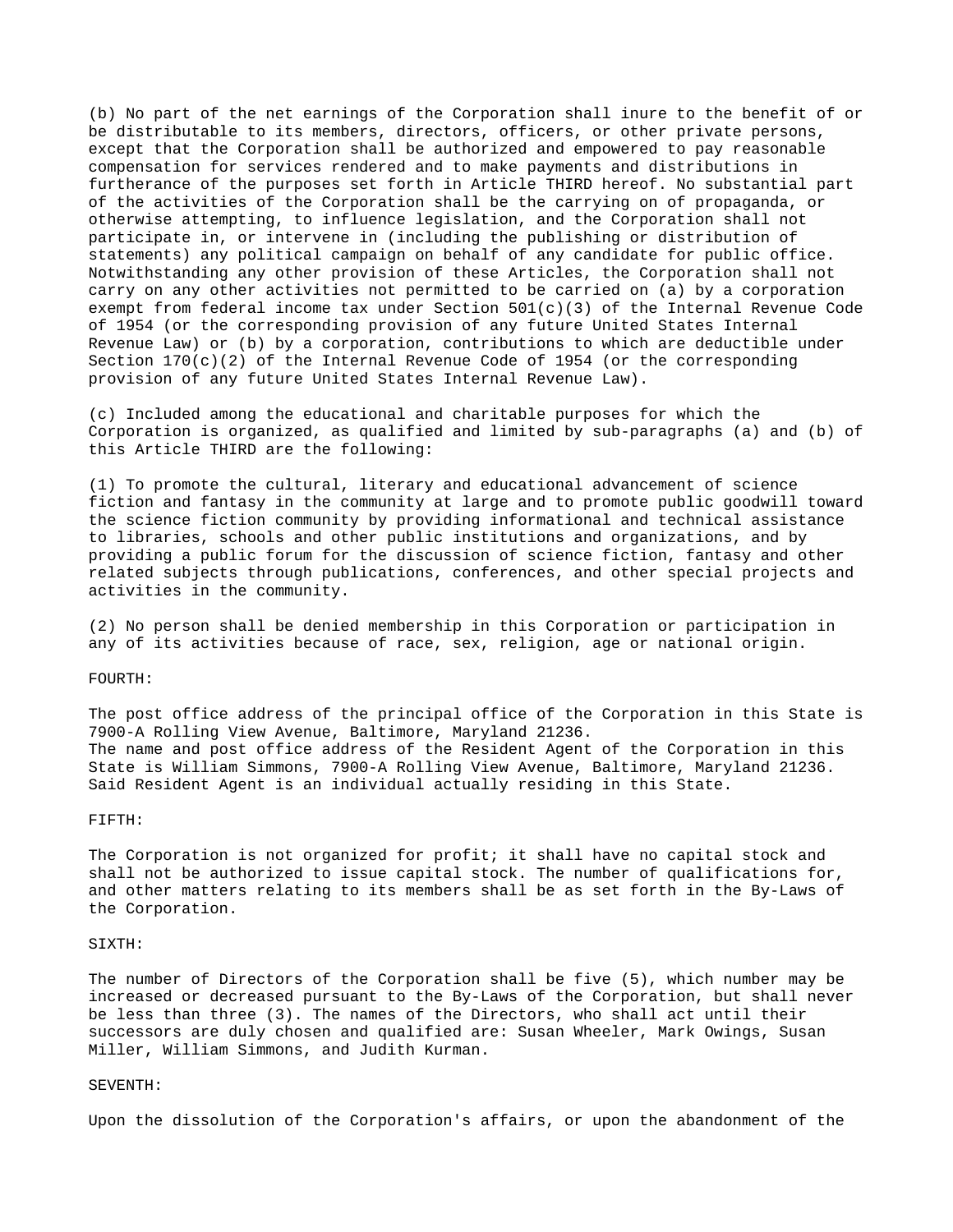Corporation's activities due to its impracticable or inexpedient nature, the assets of the Corporation then remaining in the hands of the Corporation shall be distributed, transferred, conveyed, delivered and paid over to any other charitable organization (as hereinafter defined) of this or any other State, having a similar or analogous purpose or character, in some way associated with or connected with the corporation to which the property previously belonged.

EIGHTH:

The Corporation may by its By-Laws make any other provisions or requirements for the arrangement or conduct of the business of the Corporation, provided the same be not inconsistent with these Articles of Incorporation nor contrary to the laws of the State of Maryland or of the United States.

# NINTH:

In these Articles of Incorporation:

(a) References to "charitable organizations" or "charitable organization" mean corporations, trusts, funds, foundations, or community chests created or organized in the United States or in any of its possessions, whether under the laws of the United States, any state or territory, the District of Columbia, or any possession of the United States, organized and operated exclusively for charitable purposes, no part of the net earnings of which inures or is payable to or for the benefit of any private shareholder or individual, and no substantial part of the activities of which is carrying on propaganda or otherwise attempting to influence legislation and which do not participate in, or intervene in (including the publishing or distributing of statements), any political campaign on behalf of any candidates for public office. It is intended that the organization described in this Article NINTH shall be entitles to exemption from federal income tax under Section 501(c)(3) of the Internal Revenue Code of 1954, as now in force or afterwards amended.

(b) The term"charitable purposes" shall be limited to and shall include only religious, charitable, scientific testing for public safety, literary, or educational purposes within the meaning of the terms used in Section  $501(c)(3)$  of the Internal Revenue Code of 1954 but only such purposes as also constitute public charitable purposes under the laws of the United States, any state or territory, the District of Columbia, or any possession of the United States, including, but not limited to, the granting of scholarships to young men and women to enable them to attend educational institutions.

TENTH:

(a) The Corporation shall distribute its income for each taxable year at such time and in such manner as not to become subject to the tax on undistributed income imposed by Section 4942 of the Internal Revenue Code of 1954, or corresponding provisions of any subsequent federal tax laws.

(b) The Corporation shall not engage in any act of self dealing as defined in Section 4941(d) of the Internal Revenue Code of 1954, or corresponding provisions of any subsequent federal tax laws.

(c) The Corporation shall not retain any excess business holdings as defined in Section 4943(c) of the Internal Revenue Code of 1954, or corresponding provisions of any subsequent federal tax laws.

(d) The Corporation shall not make any investments in such manner as to subject it to tax under Section 4944 of the Internal Revenue Code of 1954, or corresponding provisions of any subsequent federal tax laws.